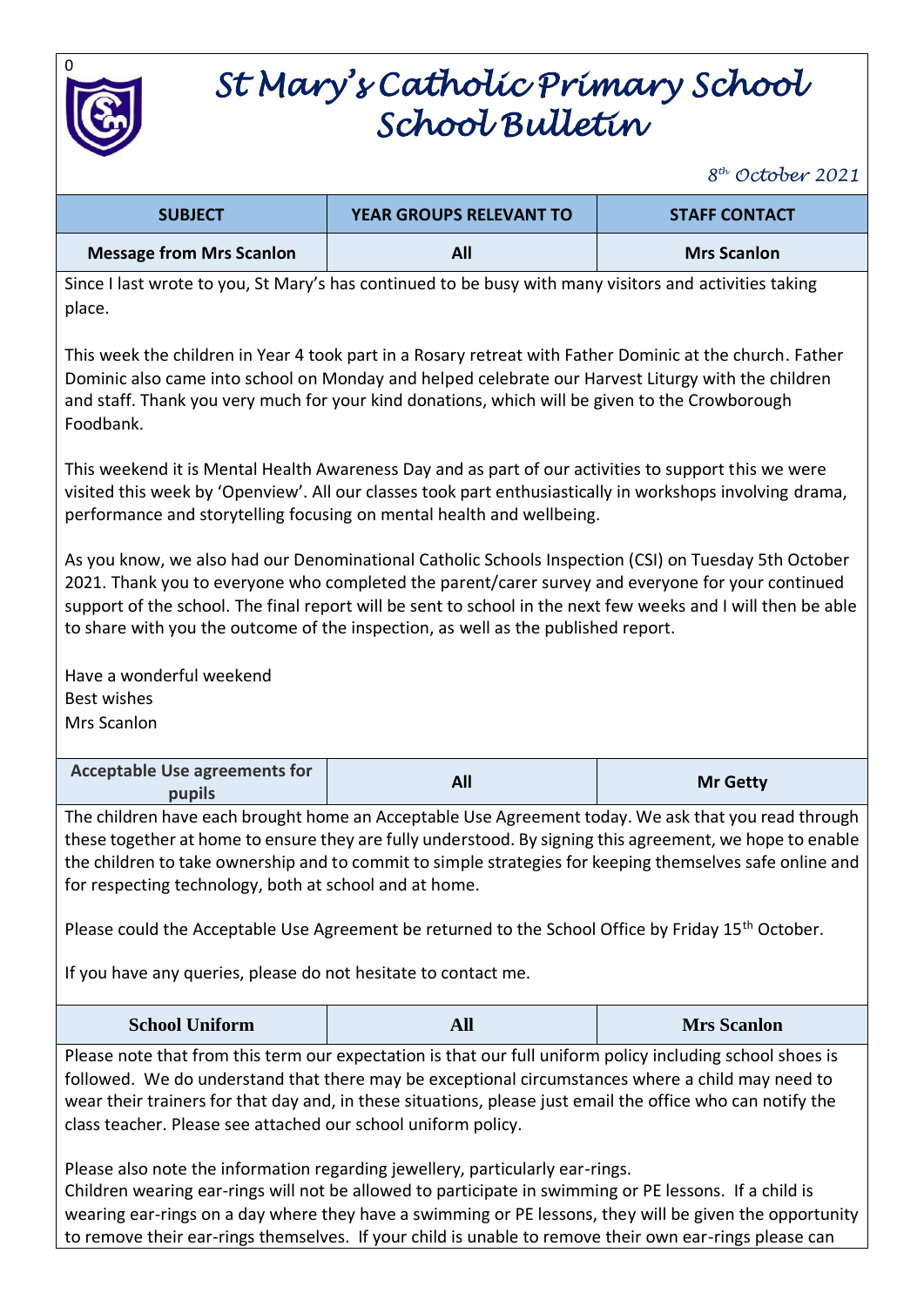you ensure they are removed at home before coming to school as staff members are not allowed to assist children removing ear-rings.

| <b>East Sussex Volunteer Induction</b> | <b>Parents</b> | <b>Office</b> |
|----------------------------------------|----------------|---------------|
| <b>courses</b>                         |                |               |

East Sussex are running another countywide online volunteer induction course for anyone who would like to volunteer with families. The course will be held in the evenings and will be six sessions over three weeks. Topics include Health & Safety, Equality and Diversity and Safeguarding. It's a brilliant way for parents to gain confidence, especially if they are thinking of getting back to work. Please see attached flyer for full details.

| <b>East Sussex Courses</b> | All | <b>Office</b> |
|----------------------------|-----|---------------|
|----------------------------|-----|---------------|

Please see attached flyer of courses available to all parents from 'Open for Parents'. They can offer help and support directly to the parents, **free of charge**, as part of East Sussex's Early Help 0-19 Services provision. They provide a variety of online parenting courses, each with specific tips to help deal with the most common behaviour problems. If you are interested in booking any courses, please take a look at the attached flyer for more Information.

| <b>Applying for Secondary</b><br>Schools | Violet | Office |
|------------------------------------------|--------|--------|

A reminder to parents of the pupils in Violet class regarding applying to secondary school.

# **The deadline for applications is 31 October 2021.**

Please be aware that the deadline falls during the half term break so please do not leave it until the last minute as the office is not staffed during this time should you need any assistance. It is very important that you apply in time as you may find that your choices will be limited if you make a late application.

Please see

<https://new.eastsussex.gov.uk/education-learning/schools/admissions/apply-secondary> where full information can be found and also the link to make your on-line application.

If you have any problems applying online or need any further advice regarding admissions, please phone Tracy Shields in the school office Wednesdays to Friday.

Thank you

| <b>Beacon Academy Open Saturday</b> | <b>Violet</b> | <b>Office</b> |
|-------------------------------------|---------------|---------------|
|-------------------------------------|---------------|---------------|

# Beacon Academy Open Day: TOMORROW - Saturday 9th October 2021

For those who were unable to book the tours next week at Beacon Academy, please see below message regarding their Open day tomorrow.

We look forward to welcoming Year 6 prospective students and their parents or carers to our interactive Open Saturday on **9th October, from 10:00am – 1:00pm**. This popular event provides visitors with the chance to explore every aspect of life at Beacon Academy and discover what we can offer your child to ensure they make the best progress possible within our supportive, challenging and stimulating environment.

On Open Day, we invite you to explore our facilities, try lots of fun activities and meet students, departmental staff, and our Senior Team. Attend a presentation in Beeches Main Hall led by our Headteacher, Anna Robinson and other key members of staff involved in supporting children making the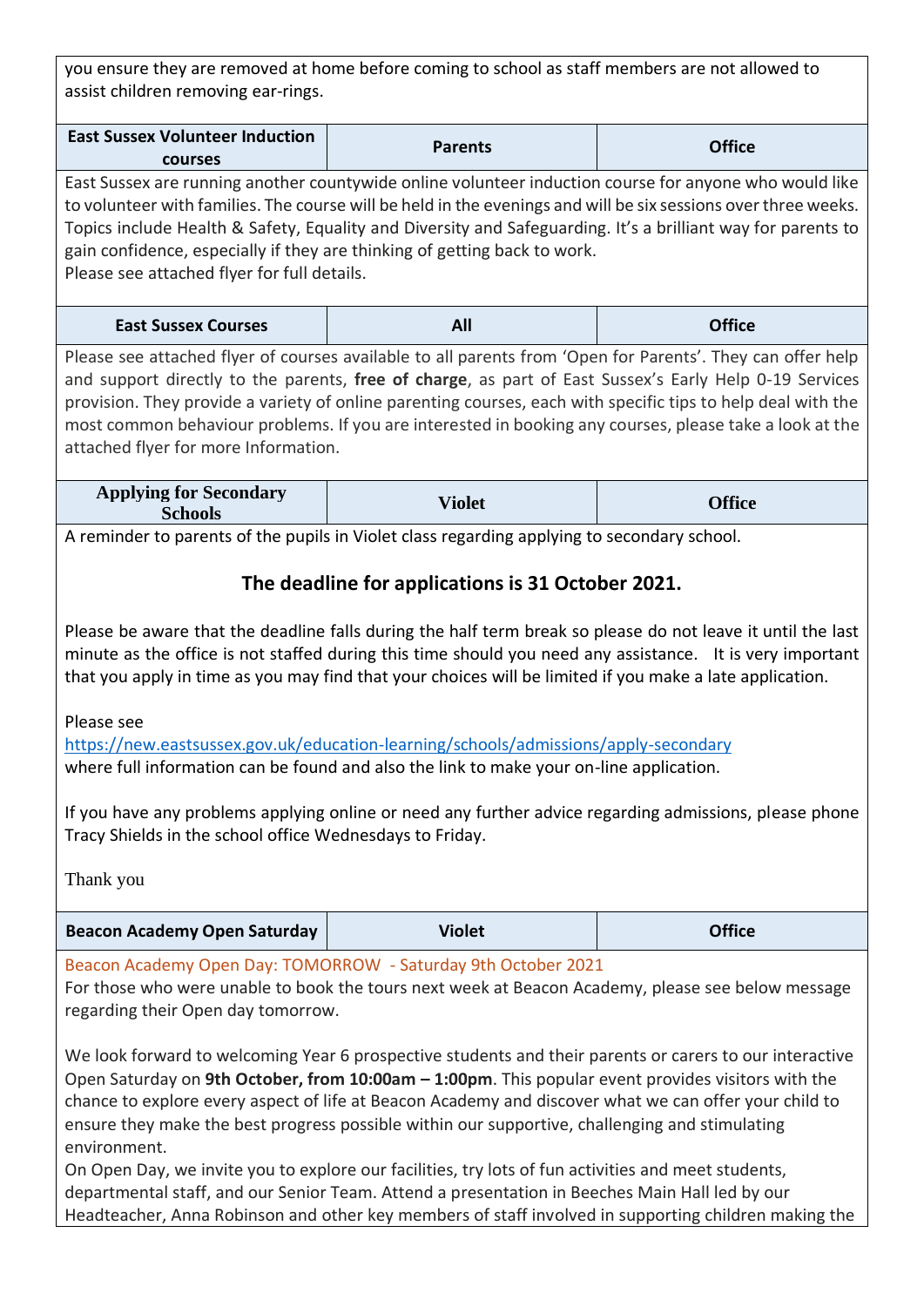transition from primary to secondary school. Please note that a maximum of 280 people will be allowed to enter Beeches Main Hall for the presentations on Open Day.

This year, we have created a pre-recorded version of our Open Day presentation for our Open Morning Tour visitors and anyone that is unable to attend the talk in-person on Open Day. If you would like to request a link to this recording, [please complete this short online form.](https://forms.office.com/Pages/ResponsePage.aspx?id=mdWjD86KDEm2BQrB2kqb1KhJMLWCvhBOkuwUY6xQGYNUNkdKQ1ZWQklWTjdVSTdSSzZPNVA5WTVCNC4u)

Booking is not required for our Open Day, however in an effort to reduce visitor numbers, **we are asking that a maximum of two people attend with the prospective student in Year 6**.

| <b>Football Boots APPEAL</b> | All | <b>Office</b> |
|------------------------------|-----|---------------|
|------------------------------|-----|---------------|

We are in desperate need for studded football boots for a cross country event at Beacon, which some of our children will be competing in next Wednesday.

If you have borrowed football boots from school in the past, PLEASE can these be returned as soon as possible. If you have any spare football boots at home that your children have grown out of and you are happy to donate them to the school for our supply, please send them in to the school office, these will be very gratefully received.

Thank you.

| <b>FSM Dates</b> | - 7<br>$\mathbf{L}$ | <b>FSM</b> |
|------------------|---------------------|------------|
|                  |                     |            |

The Friends of St Mary's are delighted to have been able to start hosting some events at school again this term. Details will be posted on their Facebook page this week.

# [Friends of St. Mary's Primary School Crowborough](https://www.facebook.com/FriendsofStMarysCrow/)



### **[@FriendsofStMarysCrow](https://www.facebook.com/FriendsofStMarysCrow/)**

In the meantime, please make a note of the following dates in your diary:

**Thursday 14th October -** Cheese & Wine evening – Meet the FSM and see how you can get involved. This will also be our AGM meeting to review last years fundraising and discuss future events and appoint new committee members.

**Monday 18th October** – Bags2School – Donations to be dropped off at school on Thurs 14th & Fri 15th October

**Wednesday 20th October** – Autumn Disco **- letter to follow by ParentMail next week to book a place.**

Please see attached posters for further information.

| <b>Class Cake Sales</b> | All | <b>FSM</b> |
|-------------------------|-----|------------|
|                         |     |            |

Well done to Violet class for starting off the run of class cakes sales after school today. There was a lovely selection of cakes to buy and we will let you know how much they raised next week.

Next Friday 15<sup>th</sup> October it is Indigo Class' turn.

Each class is responsible for supplying the goods for their sale. We ask please that all cakes/biscuits do not contain nuts. We also need parents of the class to set up beforehand and sell the cakes after school and clear away afterwards, please co-ordinate with each other to ensure that you have enough helpers on the day. Usually, it needs around four helpers to make the sale run smoothly. The Friends of St Mary's will supply a cash float for change on the day and will collect the money raised afterwards.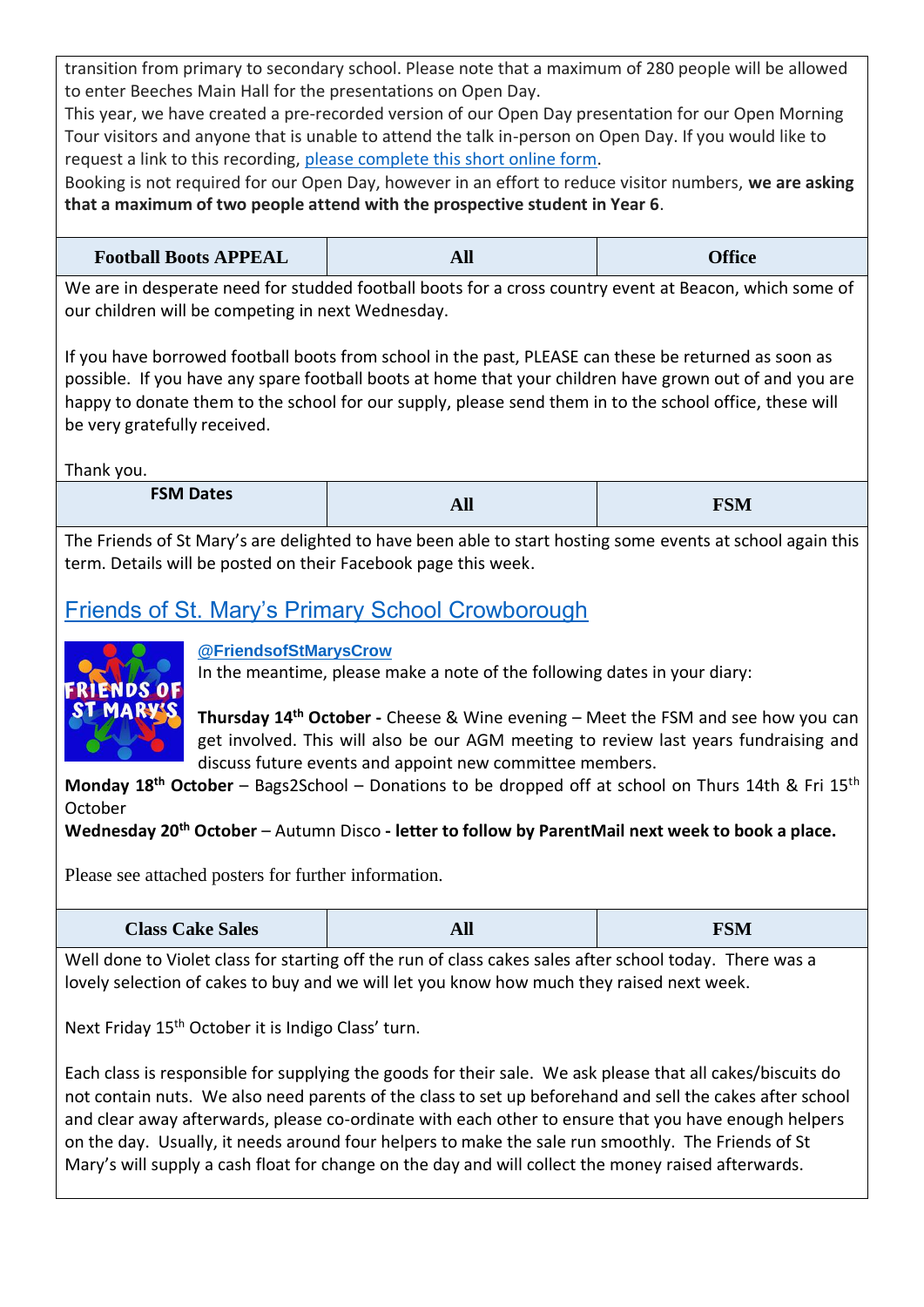Please make a note of the future dates and we hope that the whole school community will support all of the classes' efforts and please remember to bring some change on the day to buy some cakes / biscuits and treats after school.

15<sup>th</sup> October – Indigo Class th November – Blue Class th November - Green Class th November – Yellow Class th November – Orange Class 10<sup>th</sup> December - Red Class

Thank you

| <b>Girls Rugby</b>                                                                                     | Girls age 6 plus                                                                                         | <b>Office</b> |
|--------------------------------------------------------------------------------------------------------|----------------------------------------------------------------------------------------------------------|---------------|
|                                                                                                        | Please see attached flyer from Crowborough Rugby club advertising an open day for girls' rugby for 6- to |               |
| 13-year-olds on 17 <sup>th</sup> October 2021.                                                         |                                                                                                          |               |
| Message from one of the parents of members.                                                            |                                                                                                          |               |
| It has never been so important to try something new! As a headteacher and a mum of 2 girls I know the  |                                                                                                          |               |
| importance of physical activity for young people. Rugby is a great activity and sport to stimulant the |                                                                                                          |               |
| mind and body and is great to improve mental and physical well-being. Please give it a try and come    |                                                                                                          |               |
| along to our open morning. Please see attached.                                                        |                                                                                                          |               |
| Kind regards                                                                                           |                                                                                                          |               |
| <b>Mrs Sarah Griggs</b>                                                                                |                                                                                                          |               |

*(Girls' rugby mum*)

| Morrisons Good to Grow | <b>Office</b> |
|------------------------|---------------|
|                        |               |

Thank you to all those who have already registered and donated vouchers.

We have now had **644** tokens donated, which is growing each week, thank you.

You can still collect vouchers until 24<sup>th</sup> October and have until 31<sup>st</sup> October to donate them to the school, so it's not too late to join.

See <https://my.morrisons.com/more/#/> for more information.

**Diary Dates**

# **October**

9<sup>th -</sup> Beacon Academy Open Event 10am to 1pm for Violet Class

11<sup>th</sup> – Mental Health Awareness Day

 $12<sup>th</sup>$  – Indigo Class Mass

- **14th - Welcome Assembly 9.15am– Red class parents welcome to attend.**
- 15<sup>th</sup> Indigo (Y5) Class Cake Sale (3.15pm)
- $18<sup>th</sup>$  Flu Vaccinations (whole school)

19th – Green Class Mass (9:15am)

- 20th Inter-House Football Tournament
- $21<sup>st</sup>$  Last Day of Term for pupils (3:15pm)

### **22nd – INSET DAY**

# November